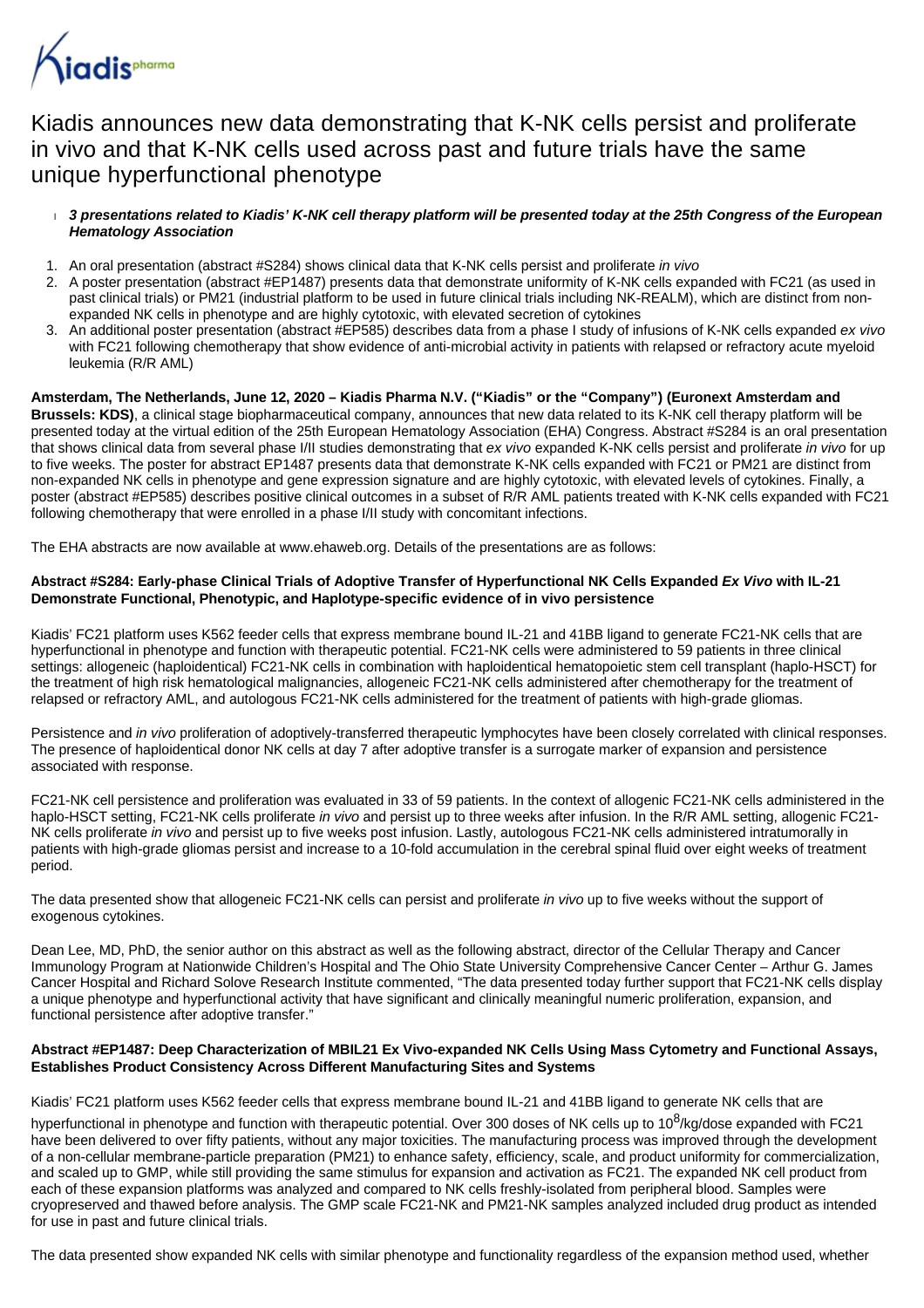with pre-clinical scale FC21, GMP scale FC21, or GMP scale PM21. NK cells expanded with FC21 or PM21 have a uniformly distinct signature from non-expanded (primary) NK cells, have high viability and are highly cytotoxic with unique cytokine profiles, after a freeze and thaw cycle.

The similarity between the NK cells GMP produced for the past phase I/II HSCT trial and for the recently FDA approved phase II HSCT NK-REALM trial provide a bridge between studies and for future studies delivering PM21-NK cells.

Dr. Lee commented, "The data on this poster show that we are able to generate large numbers of highly active NK cells expanded with FC21 and PM21 using different manufacturing processes, different feeder cells, and different forms of the activator that result in cells that are functionally and phenotypically indistinguishable. This will allow for uniformity and potency across productions sites and platforms used in ongoing and future clinical trials."

### **Abstract #EP585: Clinical and Radiologic Resolution of Infections During Treatment with MBIL-21-expanded CD56Bright/CD16Bright NK Cells in Patients with Relapsed or Refractory Acute Myeloid Leukemia (R/R AML)**

In a phase I study (NCT02809092), multiple doses of NK cells expanded with FC21 were infused following standard fludarabine, cytarabine, and granulocyte-colony stimulating factor (FLAG) induction in patients with R/R AML. The objective of this analysis was to investigate preliminary safety and efficacy data in a subgroup of patients with R/R AML and concurrent severe infectious complications from this phase I study. Of 13 patients with R/R AML enrolled and treated in the study, three had concomitant infections or high-risk bacterial colonization and were included in this analysis.

The data presented show that two out of the three patients with serious concomitant infections demonstrated complete responses (CR) lasting 151 and 269 days after receiving FC21-NK infusions. Furthermore, both patients had complete resolution of infection and pulmonary symptoms while the third patient experienced significant clinical improvement with almost complete resolution of cholangitis. Multiple IV infusions of FC21-NK cells administered to patients with serious infectious complications were well tolerated and encouraging signs of antitumor and antimicrobial activity were observed.

Lucia Silla, MD, PhD, at Hospital de Clínicas de Porto Alegre (HCPA) commented, "This phase I study shows promising results that treatment with MBIL-21-expanded FC21-NK cells might be a possible alternative treatment that offers a less toxic regimen for patients with serious infectious complications who have completed chemotherapy and are frail with AML."

**Disclosures:** Dr. Lee was a co-founder of CytoSen prior to its acquisition by Kiadis in 2019 and is currently chair of Kiadis' scientific advisory board (SAB). He holds stock in Kiadis, and has received financial compensation from Kiadis for consulting, for serving on the Company's SAB, and for intellectual property licensed to Kiadis from Nationwide Children's Hospital. He may receive future income related to successful commercialization of the technology.

#### **Kiadis contacts**

**Kiadis**: Maryann Cimino, Sr. Manager, Corporate Affairs Tel: +1 (617) 710-7305 [m.cimino@kiadis.com](mailto:m.cimino@kiadis.com)

**Optimum Strategic Communications**: Mary Clark, Supriya Mathur Tel: +44 203 950 9144 David Brilleslijper (Amsterdam) Tel: +31 610 942 514 [kiadis@optimumcomms.com](mailto:kiadis@optimumcomms.com)

## **Dutch Translation/Nederlandse vertaling**

**Kiadis Pharma nv ('Kiadis') (Euronext Amsterdam en Brussel: KDS)**, een biofarmaceutisch bedrijf gericht op onderzoek in de klinische fase, zal vandaag op de digitale editie van het 25e congres van de European Hematology Association (EHA) nieuwe informatie over het K-NK-celtherapieplatform presenteren. Abstract #S284 is een mondelinge presentatie met klinische gegevens uit verschillende fase I-/IIonderzoeken die aantonen dat ex vivo geëxpandeerde K-NK-cellen tot maximaal vijf weken in vivo circuleren en verder expanderen. De poster voor abstract EP1487 toont gegevens waaruit blijkt dat met FC21 en PM21 geëxpandeerde K-NK-cellen zoals gebruikt in eerdere en toekomstige klinische studies een identiek fenotype en andere genexpressiekenmerken hebben. De gegevens tonen aan dat FC21-NK en PM21-NK anders zijn dan niet-geëxpandeerde NK-cellen, zeer cytotoxisch zijn en hogere niveaus cytokine produceren. Ten slotte worden met een poster (abstract #EP585) positieve klinische resultaten beschreven van een subgroep van R/R AML-patiënten in een fase I/IIonderzoek met gelijktijdige infecties. De patiënten werden behandeld met K-NK-cellen die met FC21 zijn geëxpandeerd na chemotherapie.

De EHA-abstracten zijn nu beschikbaar op www.ehaweb.org. Hier volgen nadere gegevens van de presentaties:

### **Abstract #S284: Klinische studies in een vroege fase over de adoptieve overdracht van hyperfunctionele NK-cellen die ex vivo zijn geëxpandeerd met IL-21 tonen aan dat er functionele, fenotypische en haplotypespecifieke bewijzen zijn van invivopersistentie.**

Het FC21-platform van Kiadis gebruikt K562-feedercellen die membraangebonden IL-21- en 41BB-ligand presenteren om FC21-NK-cellen te genereren met een hyperfunctioneel fenotype en therapeutisch potentieel. Er werden in drie klinische omgevingen FC21-NK cellen toegediend aan 59 patiënten: allogene (haplo-identieke) FC21-NK-cellen in combinatie met haplo-identieke hematopoëtische stamceltransplantatie (haplo-HSCT) voor de behandeling van hoog risico hematologische maligniteiten, allogene FC21-NK-cellen die werden toegediend na chemotherapie voor de behandeling van recidiverende of refractaire AML, en autologe FC21-NK-cellen die werden toegediend aan patiënten met een hoog risico glioom.

Persistentie en in-vivogroei van adoptief overgedragen therapeutische lymfocyten zijn nauw gecorreleerd met klinische responsen. De aanwezigheid van haplo-identieke NK-donorcellen op de 7e dag na de adoptieve overdracht is een surrogaatmarker voor expansie en met respons geassocieerde persistentie.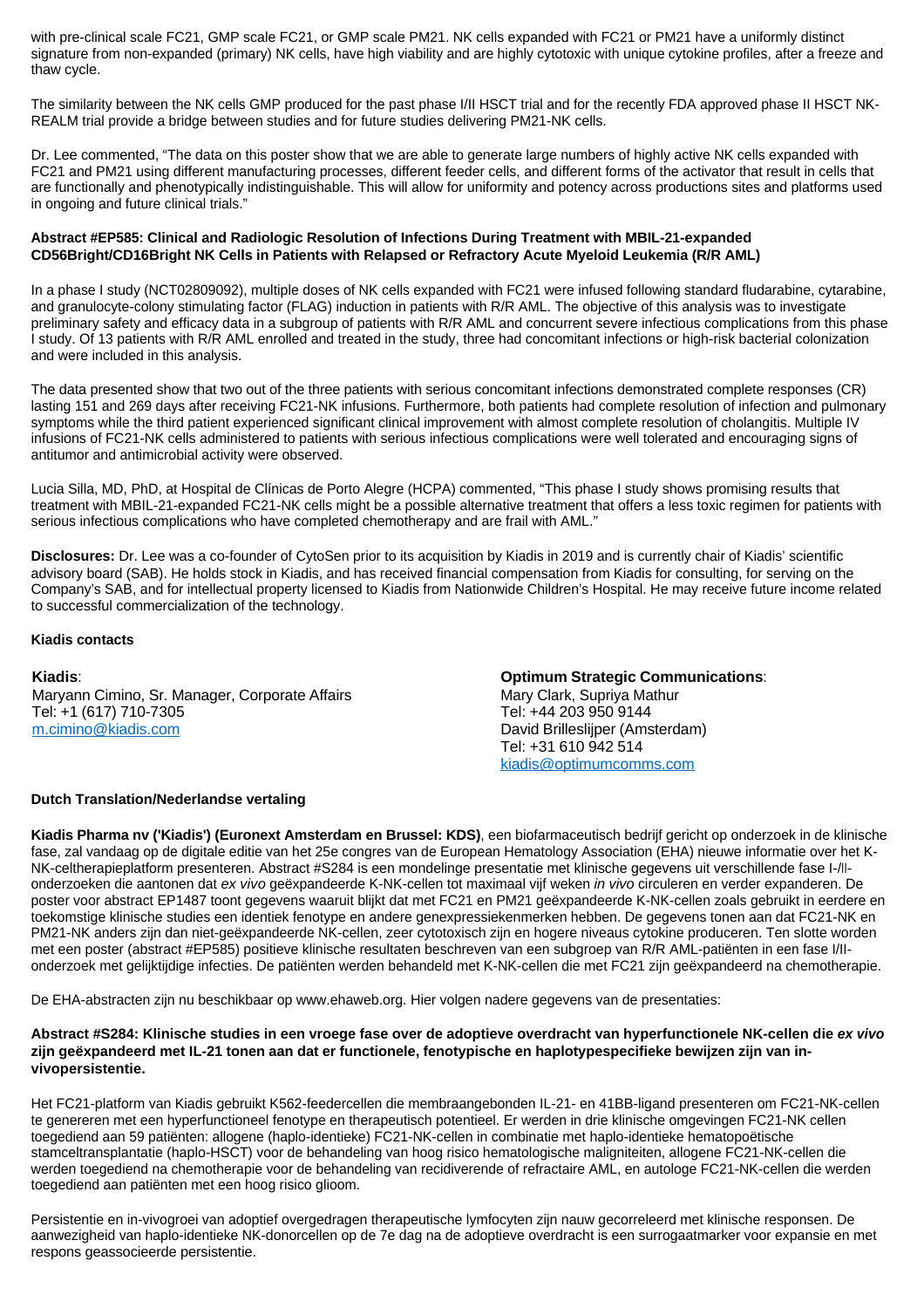De persistentie en groei van FC21-NK-cellen werden bij 33 van de 59 patiënten geëvalueerd. In de context van allogene FC21-NK-cellen die werden toegediend in de haplo-HSCT-omgeving, blijven FC21-NK-cellen in vivo tot drie weken na de infusie aanwezig en doorgroeien. In de R/R AML-omgeving blijven de allogene FC21-NK-cellen in vivo tot vijf weken na de infusie aanwezig en doorgroeien. Autologe FC21-NKcellen die intratumoraal werden toegediend bij patiënten met een hoog risico glioom vertonen een tienvoudige accumulatie in het hersenvocht gedurende een behandelingsperiode van acht weken.

Uit de gepresenteerde gegevens blijkt dat allogene FC21-NK-cellen in vivo tot vijf weken aanwezig kunnen blijven en doorgroeien zonder de ondersteuning van exogene cytokines.

Dean Lee, MD, PhD, de senior auteur van dit en het volgende abstract en hoogleraar kindergeneeskunde bij het Nationwide Children's Hospital zei: "De vandaag gepresenteerde gegevens leveren verder bewijs dat FC21-NK-cellen een uniek fenotype en hyperfunctionele activiteit vertonen met significante en klinisch betekenisvolle numerieke groei, expansie en functionele persistentie na infusie."

#### **Abstract #EP1487: Diepgaande karakterisering van MBIL21 ex vivo geëxpandeerde NK-cellen met massacytometrie en functionele tests zorgt voor consistentie van het product in verschillende productiesites en -systemen**

Het FC21-platform van Kiadis gebruikt K562-feedercellen die membraangebonden IL-21- en 41BB-ligand presenteren om NK-cellen te

genereren met een hyperfunctioneel fenotype en therapeutisch potentieel. Meer dan 300 doses NK-cellen tot 10<sup>8</sup>/kg/dosis geëxpandeerd met FC21 werden toegediend aan meer dan vijftig patiënten, zonder ernstige toxiciteiten. Het productieproces werd verbeterd door de ontwikkeling van een preparaat van niet-cellulaire membraandeeltjes (PM21) ter verbetering van de veiligheid, efficiëntie, schaal en productuniformiteit voor commercialisering. Daarnaast werd het proces opgeschaald naar GMP, waarbij dezelfde stimulans voor expansie en activering als bij FC21 werd behouden. Het geëxpandeerde NK-celproduct van elk van deze expansieplatforms werd geanalyseerd en vergeleken met NK-cellen die direct uit perifeer bloed werden geïsoleerd. . De analyzes zijn uitgevoerd met ingevroren en weer ontdooit product dat geproduceerd was met productieprocess zoals dat gebruikt in historisch en toekomstige klinische studies.

De gepresenteerde gegevens tonen geëxpandeerde NK-cellen met een vergelijkbaar fenotype en vergelijkbare functionaliteit ongeacht de gebruikte expansiemethode, zoals preklinische schaal FC21, GMP-schaal FC21 of GMP-schaal PM21. NK-cellen die zijn geëxpandeerd met FC21 of PM21 hebben een uniform kenmerk dat anders is dan niet-geëxpandeerde (primaire) NK-cellen en hebben na invriezing en ontdooing een hoge viability, zijn zeer cytotoxisch, en hebben unieke hoge expressie van cytokines.

De overeenkomst tussen de K-NK-cellen die GMP zijn geproduceerd voor het vorige fase I-/II-HSCT-onderzoek en geproduceerd gaan worden voor de onlangs door het FDA goedgekeurde fase II-HSCT NK-REALM-onderzoek slaat een brug tussen de resultaten uit het verleden en de toekomstige onderzoeken met K-NK-cellen.

Dr. Lee merkte op: "De gegevens op deze poster tonen aan dat we grote aantallen zeer actieve met FC21 en PM21 geëxpandeerde NKcellen kunnen genereren met verschillende productieprocessen, feedercellen en activatorvormen, waardoor de cellen wat betreft functie en fenotype niet van elkaar te onderscheiden zijn. Dit maakt uniformiteit en potentieel mogelijk tussen productielocaties en platformen die gebruikt worden in lopende en toekomstige klinische studies."

#### **Abstract #EP585: Klinische en radiologische genezing van infecties tijdens behandeling met MBIL-21 geëxpandeerde CD56Bright/CD16Bright-NK-cellen bij patiënten met recidiverende of refractaire acute myeloïde leukemie (R/R AML)**

In een fase I-onderzoek (NCT02809092) werden meerdere doses van met FC21 geëxpandeerde NK-cellen toegediend na standaardinductie van fludarabine, cytarabine en granulocyt-koloniestimulerende factor (FLAG) bij patiënten met R/R AML. Het doel van deze analyse was om de voorlopige resultaten met FC21-NK cellen te onderzoeken in een subgroep van patiënten met ernstige infectieuze complicaties . Van de 13 patiënten met R/R AML die in de studie werden opgenomen en behandeld, hadden er drie gelijktijdig een infectie of een hoog risico op bacteriële kolonisatie.

Uit de gepresenteerde gegevens blijkt dat twee van de drie patiënten met een ernstige gelijktijdige infectie complete responsen (CR) vertoonden gedurende 151 en 269 dagen na toediening van FC21-NK-infusies. Bovendien verdwenen de infectie- en longziektesymptomen bij beide patiënten volledig, terwijl bij de derde patiënt een significante klinische verbetering optrad met bijna volledige genezing van cholangitis. De verschillende IV-infusies van FC21-NK-cellen die aan patiënten met ernstige infectieuze complicaties werden toegediend, werden goed verdragen.

Lucia Silla, MD, PhD, bij Hospital de Clínicas de Porto Alegre (HCPA) zei: "De resultaten van dit fase I-onderzoek zijn veelbelovend en tonen aan dat behandeling met MBIL-21 geëxpandeerde FC21-NK-cellen een behandeling kan zijn voor zwakke patiënten met AML die chemotherapie hebben ondergaan en ernstige infectieuze complicaties hebben."

**Openbaarmakingen:** Dr. Lee was medeoprichter van CytoSen vóór de overname door Kiadis in 2019 en is momenteel voorzitter van de wetenschappelijke adviesraad (SAB) van Kiadis. Hij heeft aandelen in Kiadis en heeft van Kiadis een financiële vergoeding ontvangen voor consulting, voor zijn werk voor de adviesraad van het bedrijf en voor intellectuele eigendom die door NCH gelicentieerd werd aan Kiadis. Hij kan toekomstige inkomsten ontvangen in verband met de succesvolle commercialisering van de technologie.

#### **Dit persbericht vormt een vertaling van het gepubliceerde Engelstalige persbericht. Bij eventuele verschillen is de tekst van het Engelstalige persbericht altijd bepalend.**

## **About Kiadis' K-NK-Cell Therapies**

Kiadis' NK-cell programs consist of off-the-shelf and haplo donor cell therapy products for the treatment of liquid and solid tumors as adjunctive and stand-alone therapies.

The Company's NK-cell PM21 particle technology enables improved ex vivo expansion and activation of anti-cancer cytotoxic NK-cells supporting multiple high-dose infusions. Kiadis' proprietary off-the-shelf NK-cell platform is based on NK-cells from unique universal donors. The Kiadis off-the-shelf K-NK platform can make NK-cell therapy product rapidly and economically available for a broad patient population across a potentially wide range of indications.